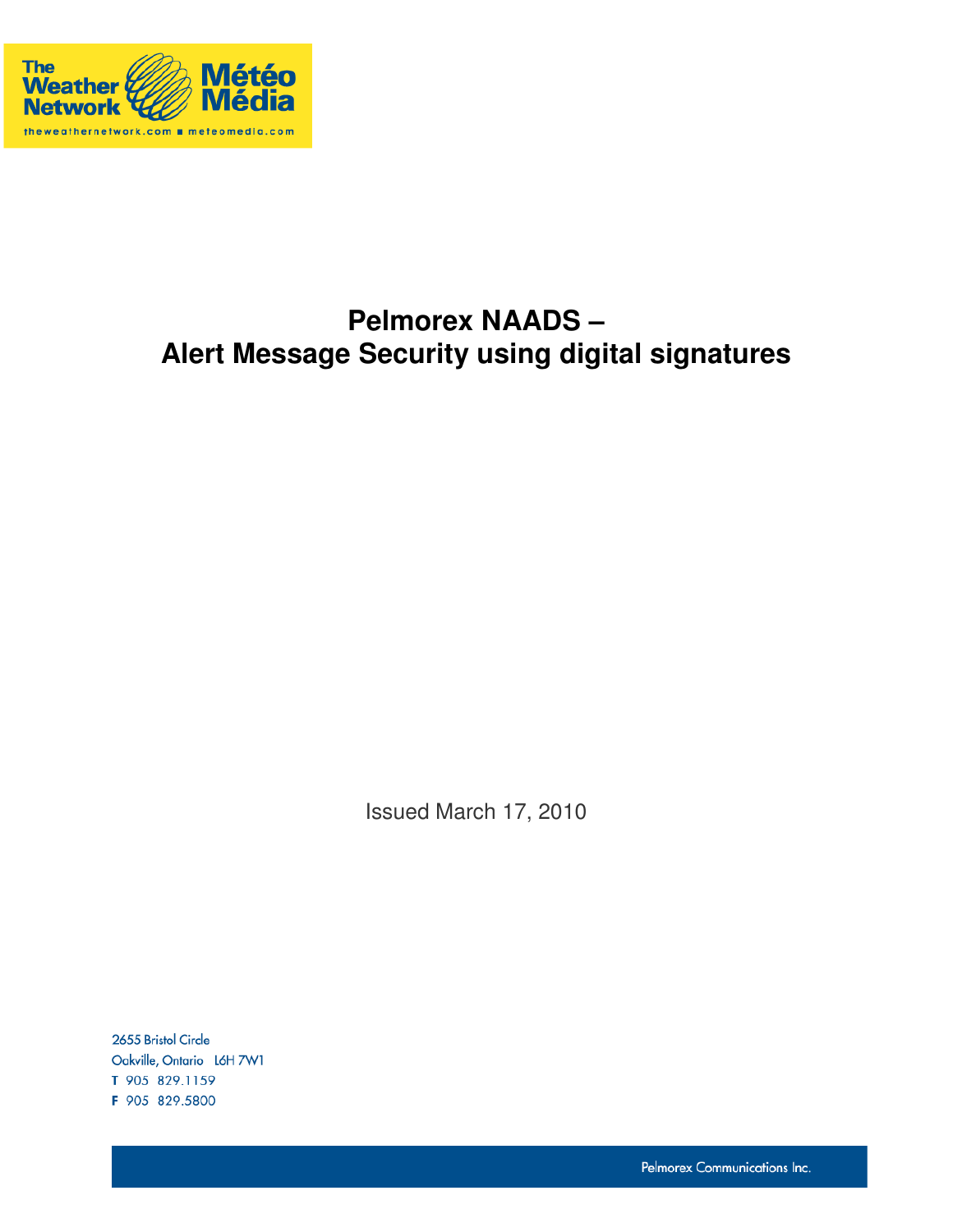### Table of Contents

| End to End security provided by additional implementation4 |  |
|------------------------------------------------------------|--|
|                                                            |  |
|                                                            |  |
|                                                            |  |
|                                                            |  |
| Signed CAP Message with issuer and NAADS signature 11      |  |

## Table of Figures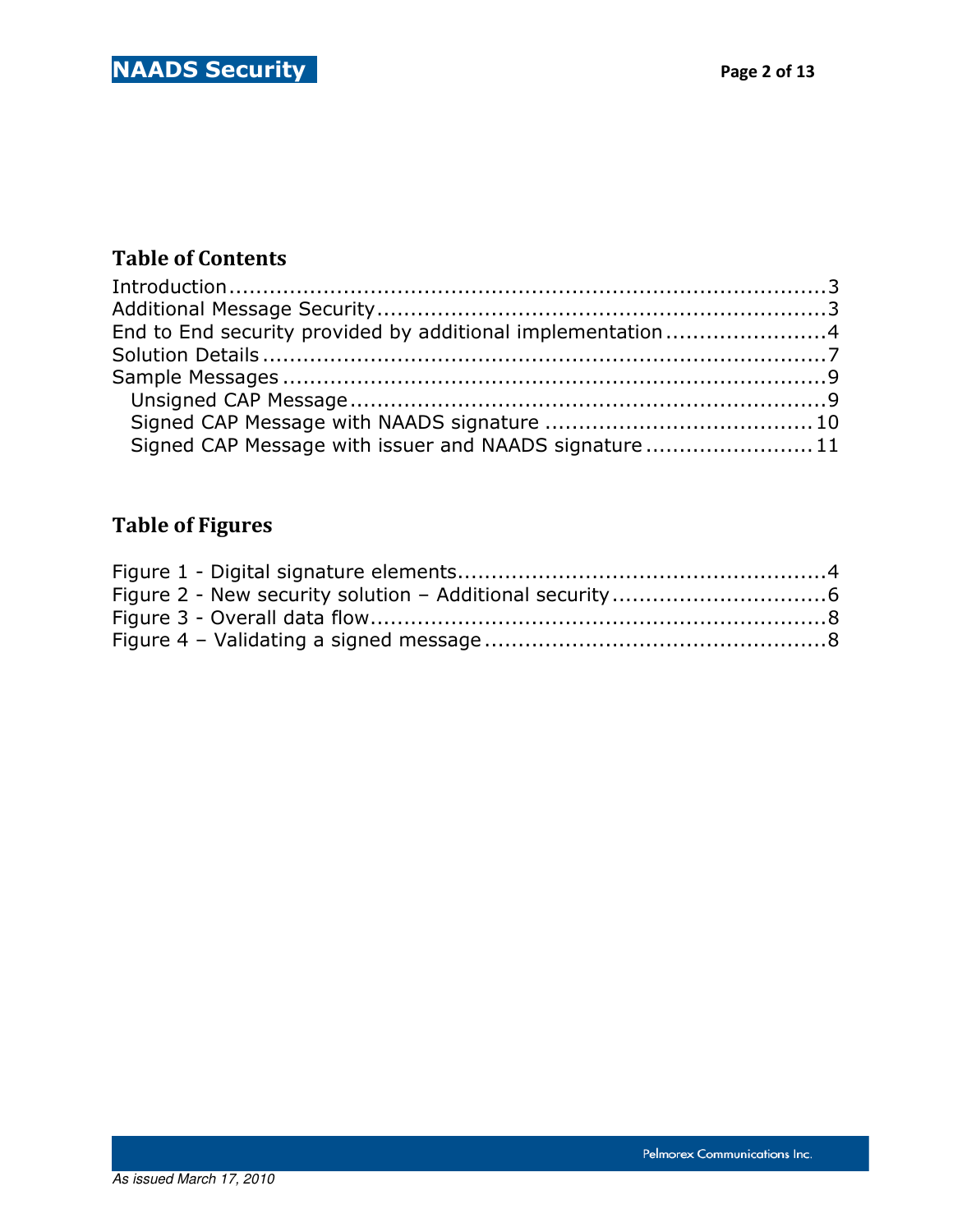### Introduction

Ξ

This document outlines the additional security mechanisms to the NAADS system to allow verification of the source of Alert Messages prior to on-air broadcasting by Last Mile Distributors (LMD).

#### **Feedback and suggestions for improvement are encouraged from interested parties and should be sent to:**

Attn: Paul Temple Pelmorex Communications Inc. 2655 Bristol Circle Oakville, ON L6H 7W1 Email: publicalerting@pelmorex.com Phone: 905-829-1159 ext. 1271 Fax: 905-829-5800

The additional mechanisms are based on CAP, OASIS and XML standards and not tied to any vendor specific or custom solutions.

### Additional Message Security

The additional message security will provide the following:

- 1. For any Alert issuer to stamp a specific Alert Message as a valid Message issued by their organization.
- 2. For any LMD to confirm (before processing any Message) that this is a valid Alert Message from NAADS system and also a valid Message from the issuing organization.

The additional security being added to NAADS consists of adding up to two digital signatures when an Alert Message is issued. The first signature will be from the Alert issuer and the second signature from the NAADS system. When an Alert is received, the Last Mile Distributor has the option of checking either or both of the signatures to validate that the Alert did originate from NAADS system (i.e. not tampered in internet transmission after issuing) and also validate that the original Alert Message from the issuer is genuine and intact (no change has been made to the content that was provided by the issuer in any form

Digital signatures are included in the CAP 1.2 specification and utilize the XML-Sig <sup>1</sup>standard. Digital signatures are used world-wide to secure access to documents and web transmissions. The XML-Sig standard identifies the various elements of the signature as below.

i<br>S 1 Refer http://www.w3.org/TR/xmldsig-core/ for the XML-Sig standard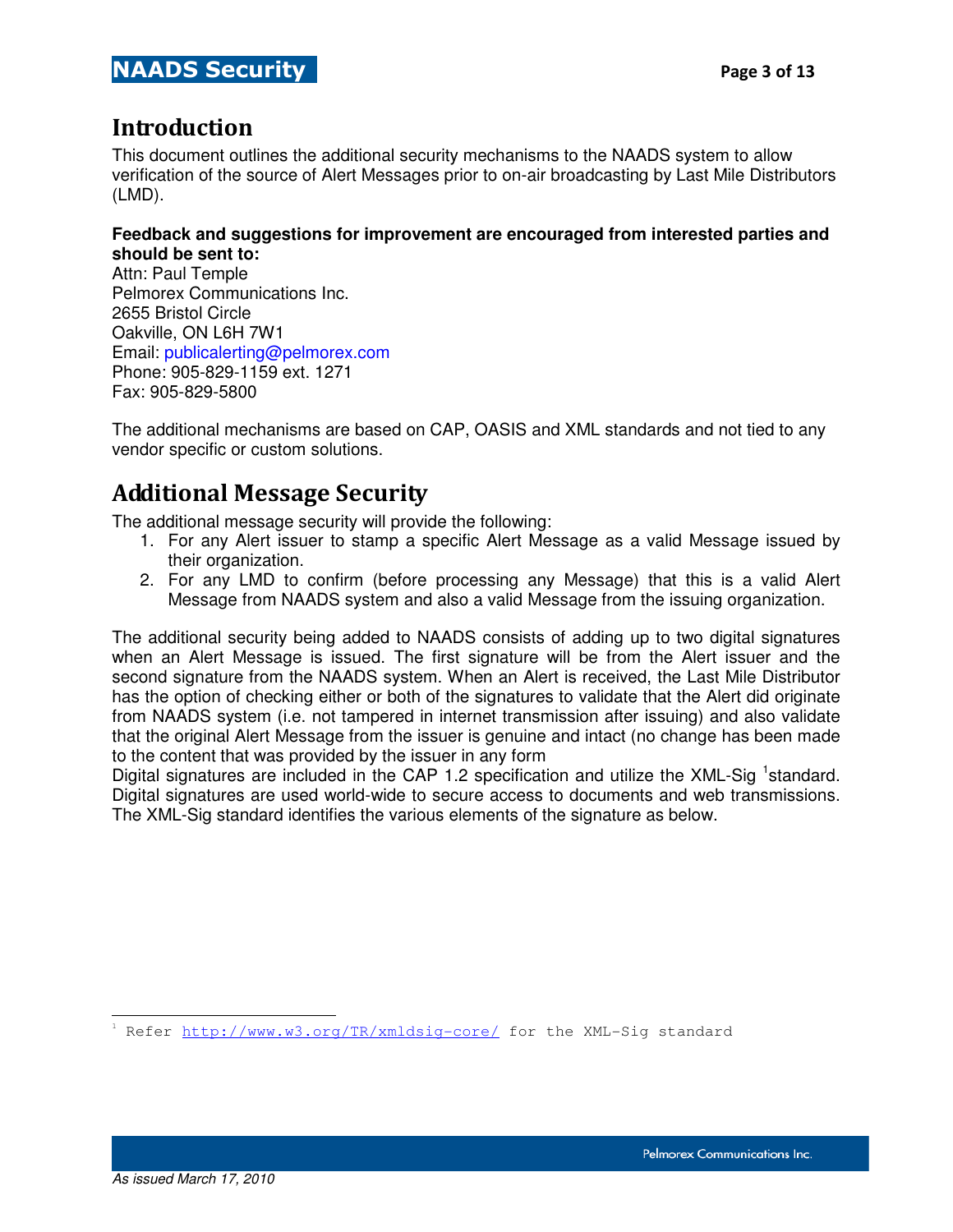



**Figure 1 - Digital signature elements**

For implementation of the digital signature, the OASIS Digital signing service standard<sup>2</sup> will be used both by NAADS and all participating Alert issuing organizations. OASIS-DSS defines a standard for a XML based service that can be maintained by any issuing organization/NAADS to apply digital signature to a submitted XML Message and to validate such a digitally signed Message. The LMD's that choose to validate the digital signatures will need to validate against the NAADS/Issuer DSS.

The OASIS-DSS standard was derived by the OASIS technical committee and included collaboration with major IT security vendors such as Entrust, IONA, NIST, webMethods, TIBCO. The Universal Postal Union has implemented DSS within its Electrical Post Mark system. Commercial OASIS-DSS solutions are provided by companies like ARX, Ascertia and Thales. An open-source implementation is found in the Sirius open source implementation package.

The XML-Sig standard also provides Signature ID property (that will be set by NAADS and issuers in their respective signatures) which can be used by XQuery/XSLT to include as well as exclude specific signatures. This allows for both independent verification of the signatures and for independent generation of two signatures. With this feature, the system provides the flexibility for Last Mile Distributors to ignore digital signatures, if they so choose.

### End to End security provided by additional implementation

The end to end security for the whole NAADS system is provided by the above solution using the following industry standard security concepts:

- 1. **Securing the communication channel** using https.
- 2. **Authentication/authorization** provided through user name/password and infrastructure security.
- 3. **Authenticity/Non-repudiation** through digital signing of Alert Messages

 $\frac{1}{2}$ Refer http://www.oasis-open.org/committees/tc\_home.php?wg\_abbrev=dss for the OASIS-DSS standard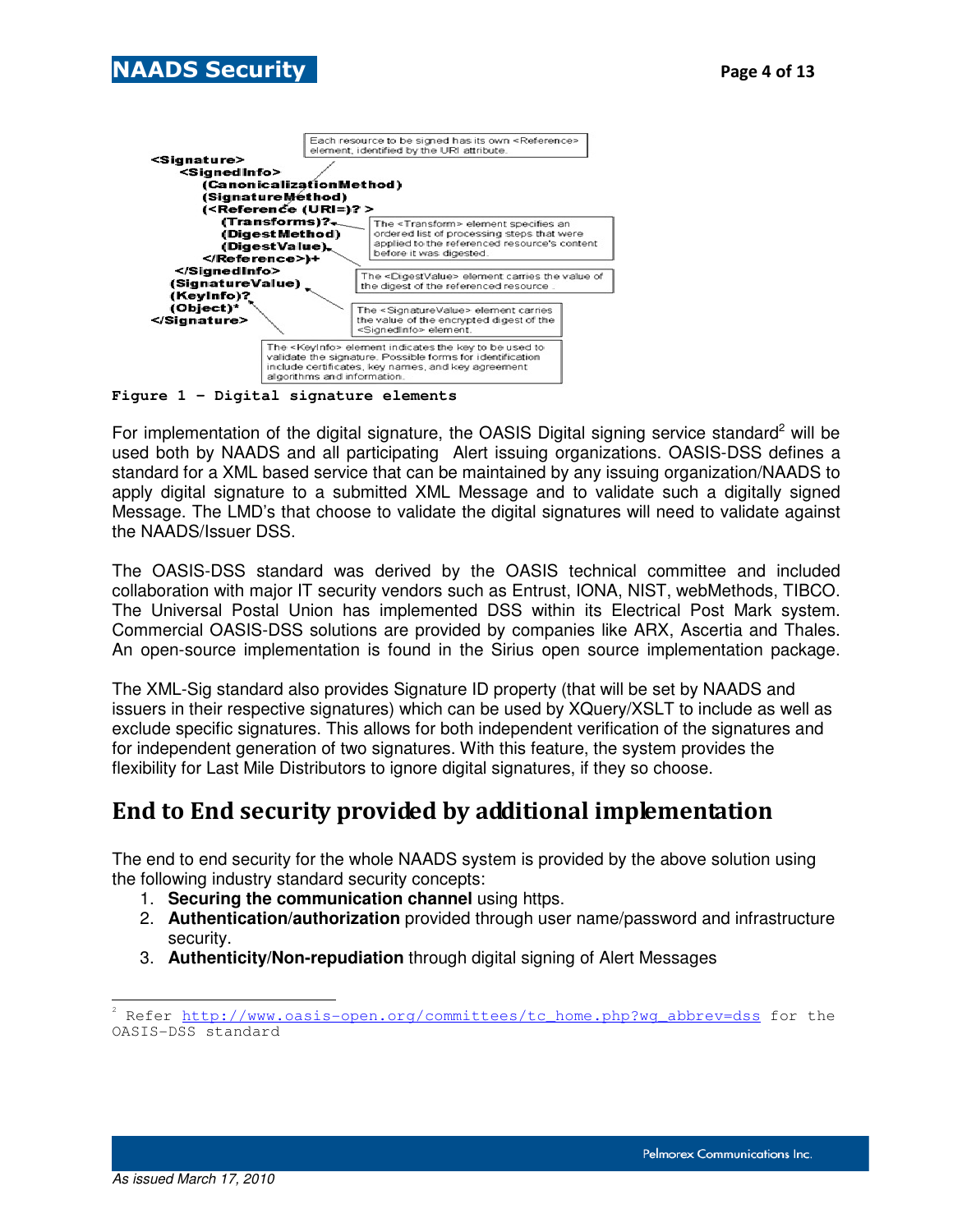#### NAADS Security **Page 5 of 13**

Ξ

The first two security measures from the list above are already implemented. The third feature will add additional security to the Alert dissemination as can be seen from Figure-3 in the next page.

- The digital signature adds another layer of security to the authentication/authorization. Even if a hacker fraudulently gains access to NAADS Alert interface through a compromised username/password and HTTPS secure connection – the additional step of signing the Alert will thwart their ability to issue any malicious Alert.
- Injection between NAADS issuing and NAADS dissemination Before dissemination, NAADS validates a signed Message with the Issuer certification system for signature. This will identify tampered Messages and reject them.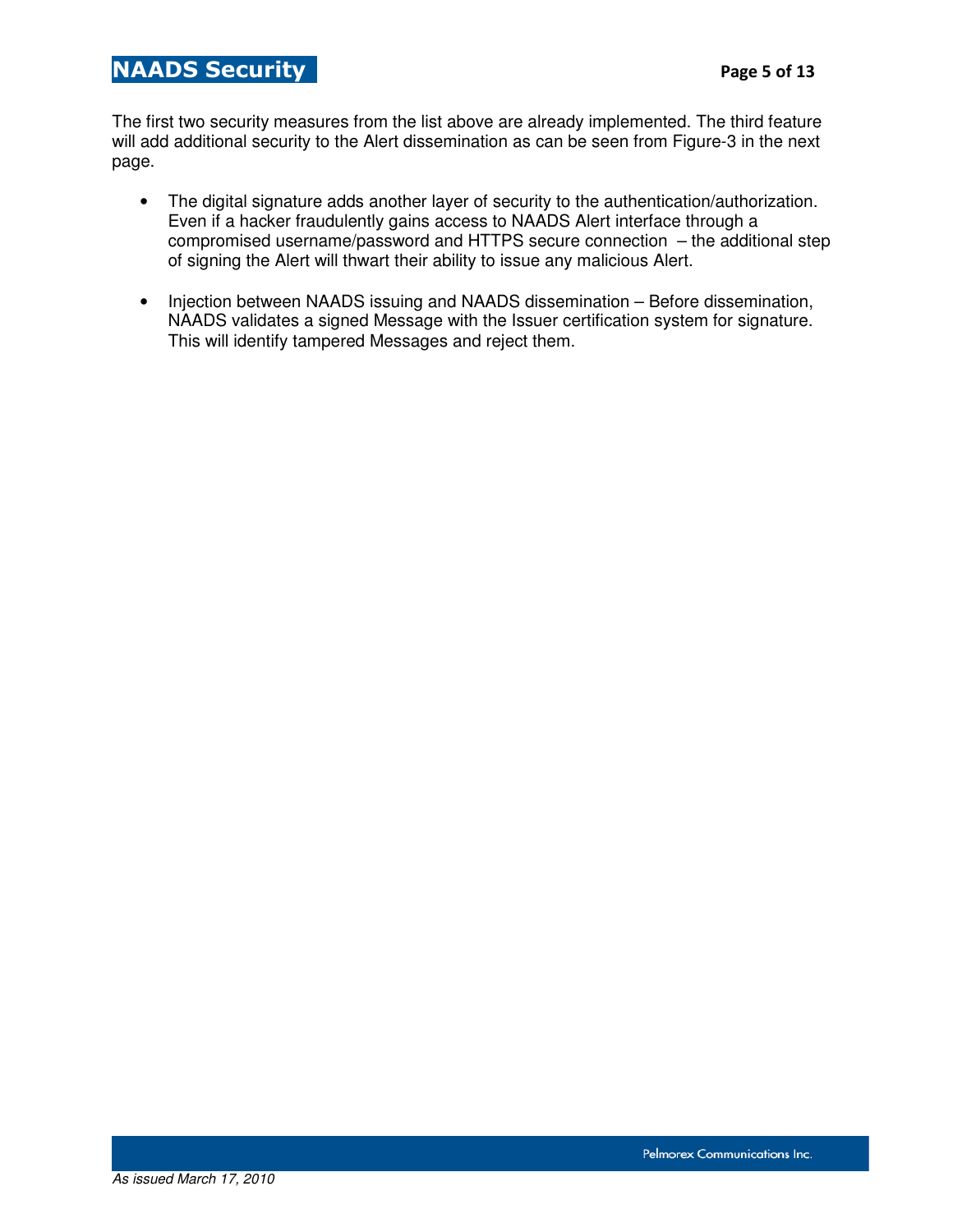



As issued March 17, 2010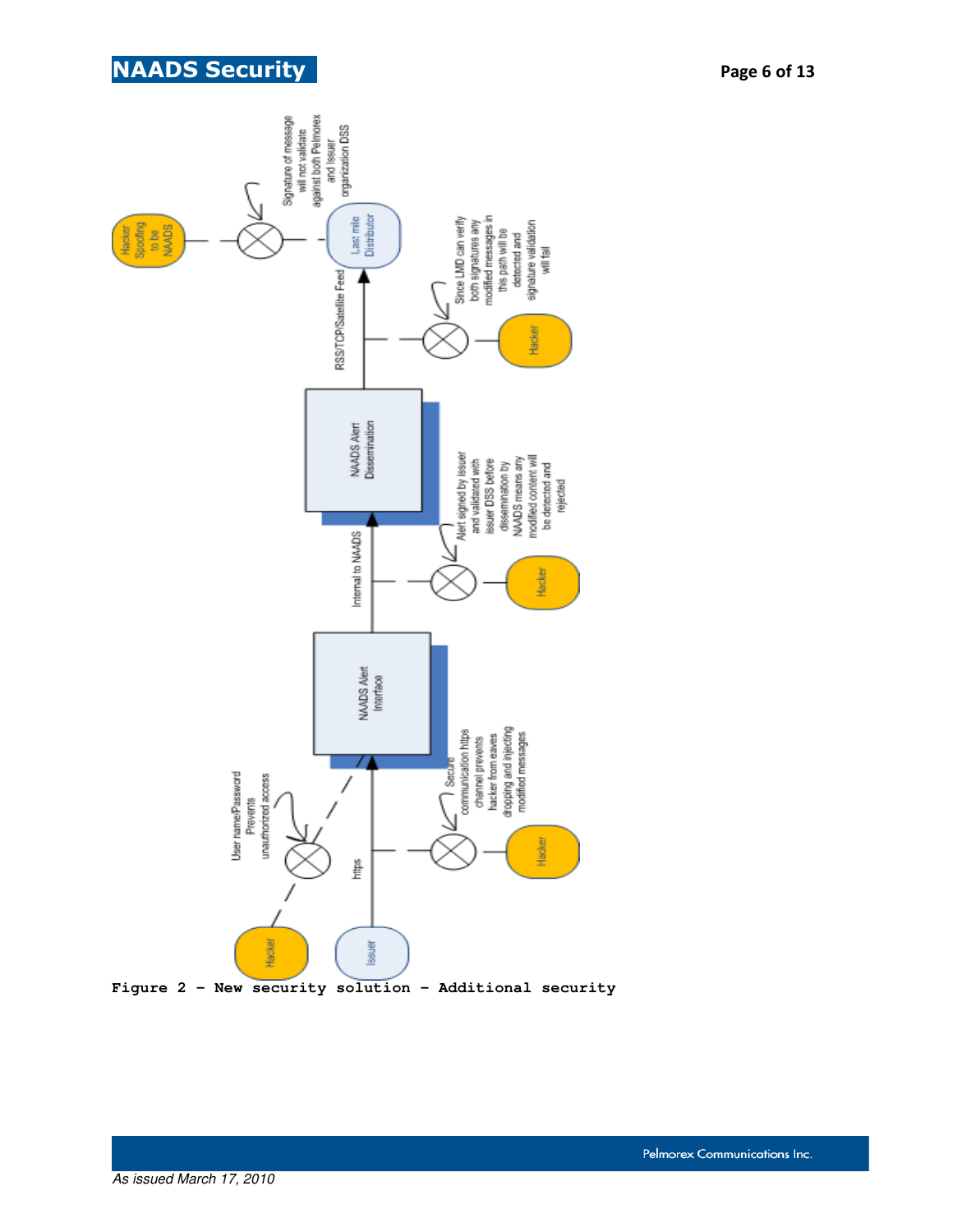- At the LMD end, the system protects against hackers spoofing to be NAADS and delivering Messages. This is no longer a risk as LMDs can check the second, i.e. NAADS signature to verify if it is from the NAADS system and reject it if otherwise. This can protect the LMD against any one injecting at the input of their own facility/system (even redistribution if they want to check the signature downstream in their operation).
- In addition, we encourage LMDs to also check the Issuer signature where it is included as a means to ensure the message itself is genuine and intact In this way the LMD can verify the issuer signature to double confirm if the original Alert Message has been modified/tampered at any point in the overall system.

## Solution Details

The data flow for the overall solution is as follows (Refer to Figure 4 in next page)

- 1. Issuer creates Alert Message through the NAADS user interface (1 in drawing)
- 2. Issuer submits Alert Message for signing through the NAADS user interface to the DSS of their organization. The Message is signed and the issuer then submits it to NAADS central processing through the NAADS user interface (2 & 3)
- 3. NAADS central processing receives the Message. (4)
- 4. NAADS validates the signature by verifying against the issuer DSS (5 & 6). This guarantees no tampering in transmission. If the signature is not validated the Alert Message will be rejected and the issuer notified.
- 5. NAADS central processing adds its own signature using NAADS DSS (7 & 8)
- 6. Alert Message which has two signatures is delivered by various mechanisms to LMD (9&10). If issuer has no signing DSS, only NAADS signature will be appended to the Message.
- 7. LMD verifies the Message is sent by NAADS by validating NAADS digital signature against NAADS DSS. (11&12) This verifies that Message is not tampered in transmission from NAADS to LMD. If this is valid, then LMD can further validate that original Alert is not modified or tampered in any way from the original issuing source by validating the issuer's signature against the issuing organization DSS. (13 &14). For both these validations, the LMDs will need to form XML based http requests (following the OASIS-DSS standard) to the NAADS/Issuer DSS to get the signatures validated.
- 8. Once both validations are successful, the LMD can process the actual Alert Message. If the Message was signed only by NAADS, LMD will validate against NAADS DSS only.
- 9. LMD's that prefer to not process signatures can filter out both signatures using XQuery/XSLT.

The data flows for the validation part of the OASIS-DSS standard which mandates a service <sup>3</sup>that can validate signatures is shown in Figure 5.

 $\frac{1}{3}$  Refer http://www.oasis-open.org/committees/download.php/22721/ISSE-DSS-fullfinal-b.pdf for implementation of web service for digital signatures.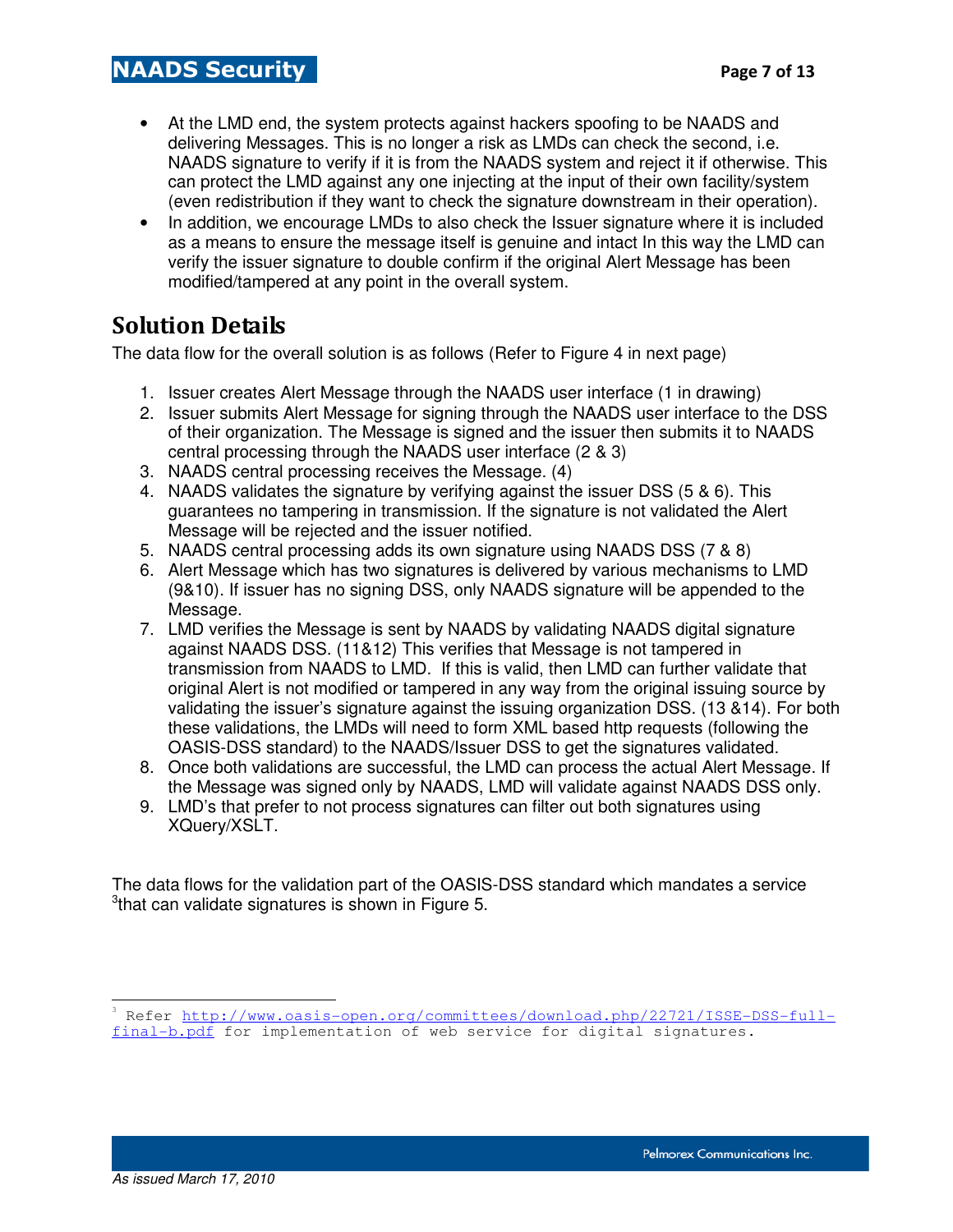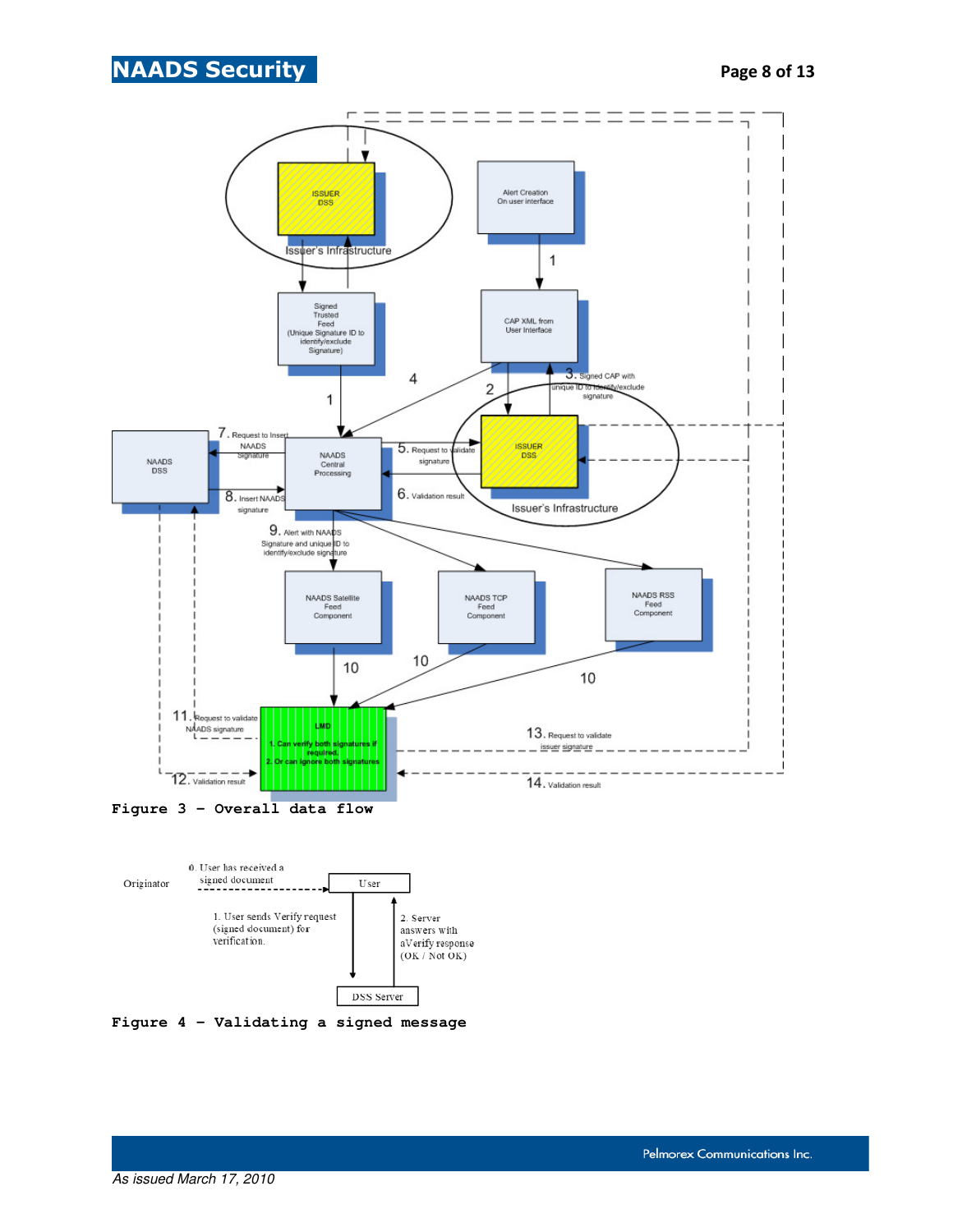### Sample Messages

This section shows three sample CAP-CP Alert Messages.

- One unsigned Message as a reference
- Same Message with Issuer signature
- Same Message with Issuer + NAADS signature

### Unsigned CAP Message

```
<?xml version="1.0" encoding="UTF-8"?>
<Alert xmlns="urn:oasis:names:tc:emergency:cap:1.2" xmlns:xsi="http://www.w3.org/2001/XMLSchema-
instance" xsi:schemaLocation="urn:oasis:names:tc:emergency:cap:1.2
http://docs.oasis-open.org/emergency/cap/v1.2/CAP-v1.2.xsd">
        <identifier>3BEDC4EE50E642E395BE690F38CB5123</identifier>
       <sender>testSender@Pelmorex.com</sender>
        <sent>2009-12-03T16:09:00-00:00</sent>
        <status>Actual</status>
        <msgType>Alert</msgType>
        <source>PTINAADSFeedSocketSvc, NAADSFeed-dev01</source>
        <scope>Public</scope>
        <code>profile:CAP-CP:0.3</code>
        <info>
               <language>en-CA</language>
               <category>Met</category>
               <event>Thunderstorm</event>
               <responseType>Shelter</responseType>
               <urgency>Immediate</urgency>
               <severity>Extreme</severity>
               <certainty>Observed</certainty>
               <eventCode>
                      <valueName>profile:CAP-CP:Event:0.3</valueName>
                      <value>thunderstorm</value>
               </eventCode>
               <effective>2009-12-03T16:09:00-00:00</effective>
               <expires>2009-12-10T16:09:00-00:00</expires>
               <senderName>Pelmorex</senderName>
               <description>Thunderstorm Alert for Halton Region. This Message is a sample and is not 
a real Alert.</description>
               <area>
                      <areaDesc>Halton Regional Municipality</areaDesc>
                      <geocode>
                             <valueName>profile:CAP-CP:Location:0.3</valueName>
                             <value>3524</value>
                      </geocode>
</area>
```
</info>

</Alert>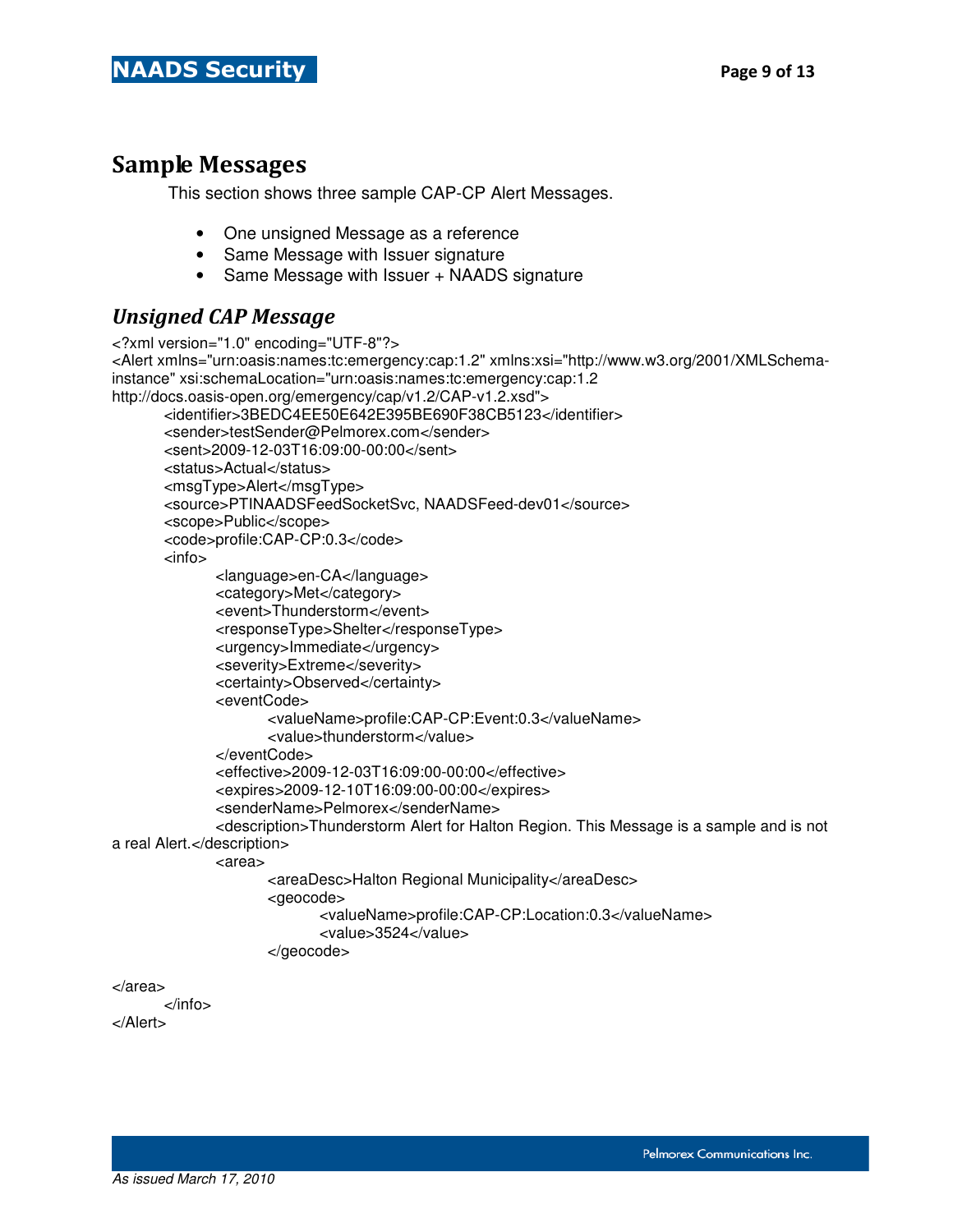#### Signed CAP Message with NAADS signature

```
<?xml version="1.0" encoding="UTF-8"?>
<Alert xmlns="urn:oasis:names:tc:emergency:cap:1.2" xmlns:xsi="http://www.w3.org/2001/XMLSchema-
instance" xsi:schemaLocation="urn:oasis:names:tc:emergency:cap:1.2
http://docs.oasis-open.org/emergency/cap/v1.2/CAP-v1.2.xsd">
        <identifier>3BEDC4EE50E642E395BE690F38CB5123</identifier>
        <sender>testSender@Pelmorex.com</sender>
        <sent>2009-12-03T16:09:00-00:00</sent>
        <status>Actual</status>
        <msgType>Alert</msgType>
        <source>PTINAADSFeedSocketSvc, NAADSFeed-dev01</source>
        <scope>Public</scope>
        <code>profile:CAP-CP:0.3</code>
        <info>
              <language>en-CA</language>
              <category>Met</category>
              <event>Thunderstorm</event>
              <responseType>Shelter</responseType>
              <urgency>Immediate</urgency>
              <severity>Extreme</severity>
              <certainty>Observed</certainty>
              <eventCode>
                     <valueName>profile:CAP-CP:Event:0.3</valueName>
                     <value>thunderstorm</value>
              </eventCode>
              <effective>2009-12-03T16:09:00-00:00</effective>
              <expires>2009-12-10T16:09:00-00:00</expires>
              <senderName>Pelmorex</senderName>
              <description>Thunderstorm Alert for Halton Region. This Message is a sample and is not 
a real Alert.</description>
              <area>
                    <areaDesc>Halton Regional Municipality</areaDesc>
                     <geocode>
                            <valueName>profile:CAP-CP:Location:0.3</valueName>
                            <value>3524</value>
                     </geocode> 
              </area>
        </info>
<Signature xmlns=http://www.w3.org/2000/09/xmldsig# ID="NAADSSignature">
              <SignedInfo>
                     <CanonicalizationMethod Algorithm="http://www.w3.org/TR/2001/REC-xml-c14n-
20010315#WithComments"/>
 <SignatureMethod Algorithm="http://www.w3.org/2000/09/
xmldsig#dsa-sha1"/> NAADS 
                                                                                           Signature 
                                                                                           LMD to 
                                                                                           validate 
                                                                                           against
```
Pelmorex Communications Inc.

**NAADS DSS**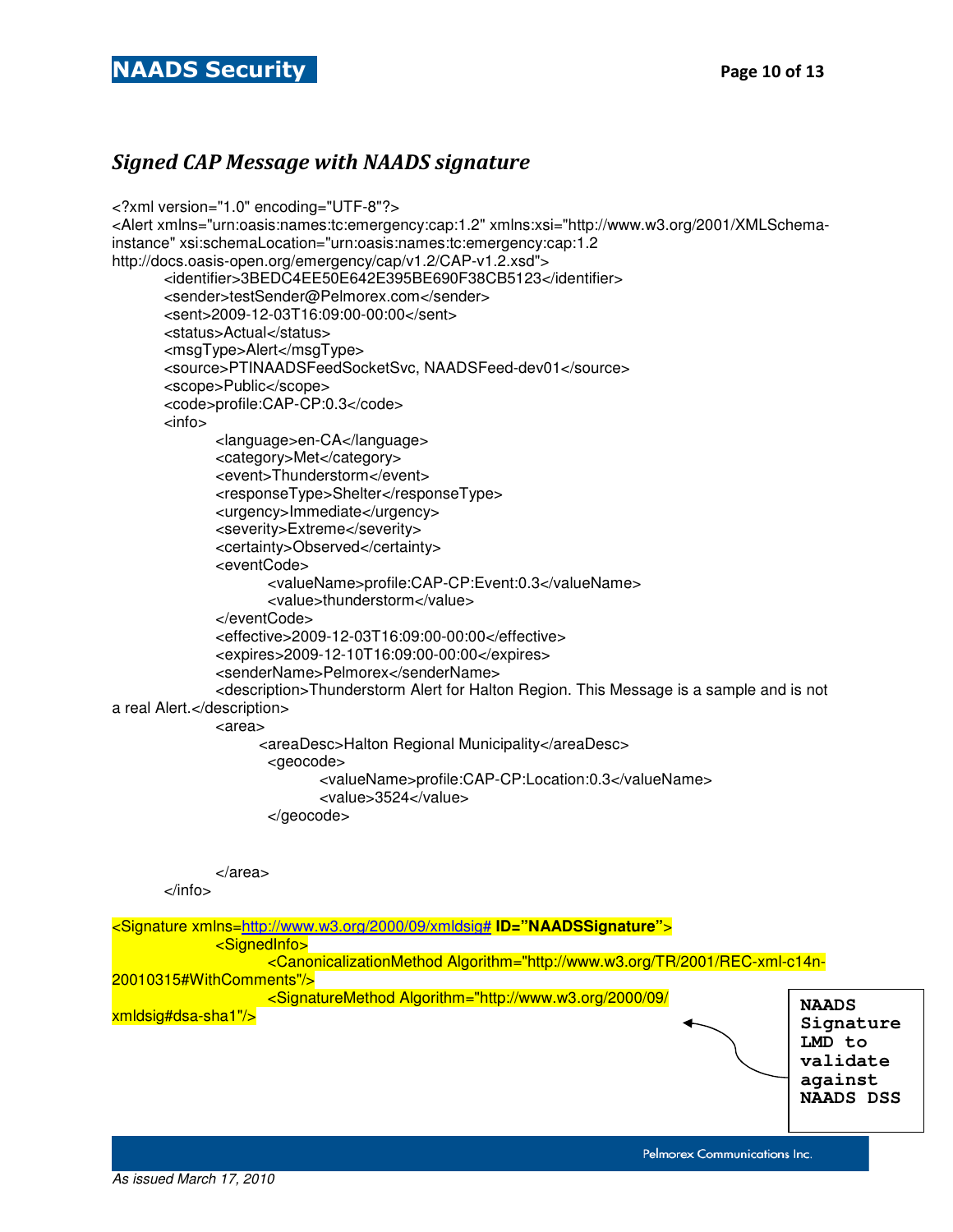### **NAADS Security Page 11 of 13**

Ξ



```
</Alert>
```
#### Signed CAP Message with issuer and NAADS signature

```
<?xml version="1.0" encoding="UTF-8"?>
<Alert xmlns="urn:oasis:names:tc:emergency:cap:1.2" xmlns:xsi="http://www.w3.org/2001/XMLSchema-
instance" xsi:schemaLocation="urn:oasis:names:tc:emergency:cap:1.2
http://docs.oasis-open.org/emergency/cap/v1.2/CAP-v1.2.xsd">
        <identifier>3BEDC4EE50E642E395BE690F38CB5123</identifier>
        <sender>testSender@Pelmorex.com</sender>
        <sent>2009-12-03T16:09:00-00:00</sent>
        <status>Actual</status>
        <msgType>Alert</msgType>
        <source>PTINAADSFeedSocketSvc, NAADSFeed-dev01</source>
        <scope>Public</scope> 
        <code>profile:CAP-CP:0.3</code>
        <info>
```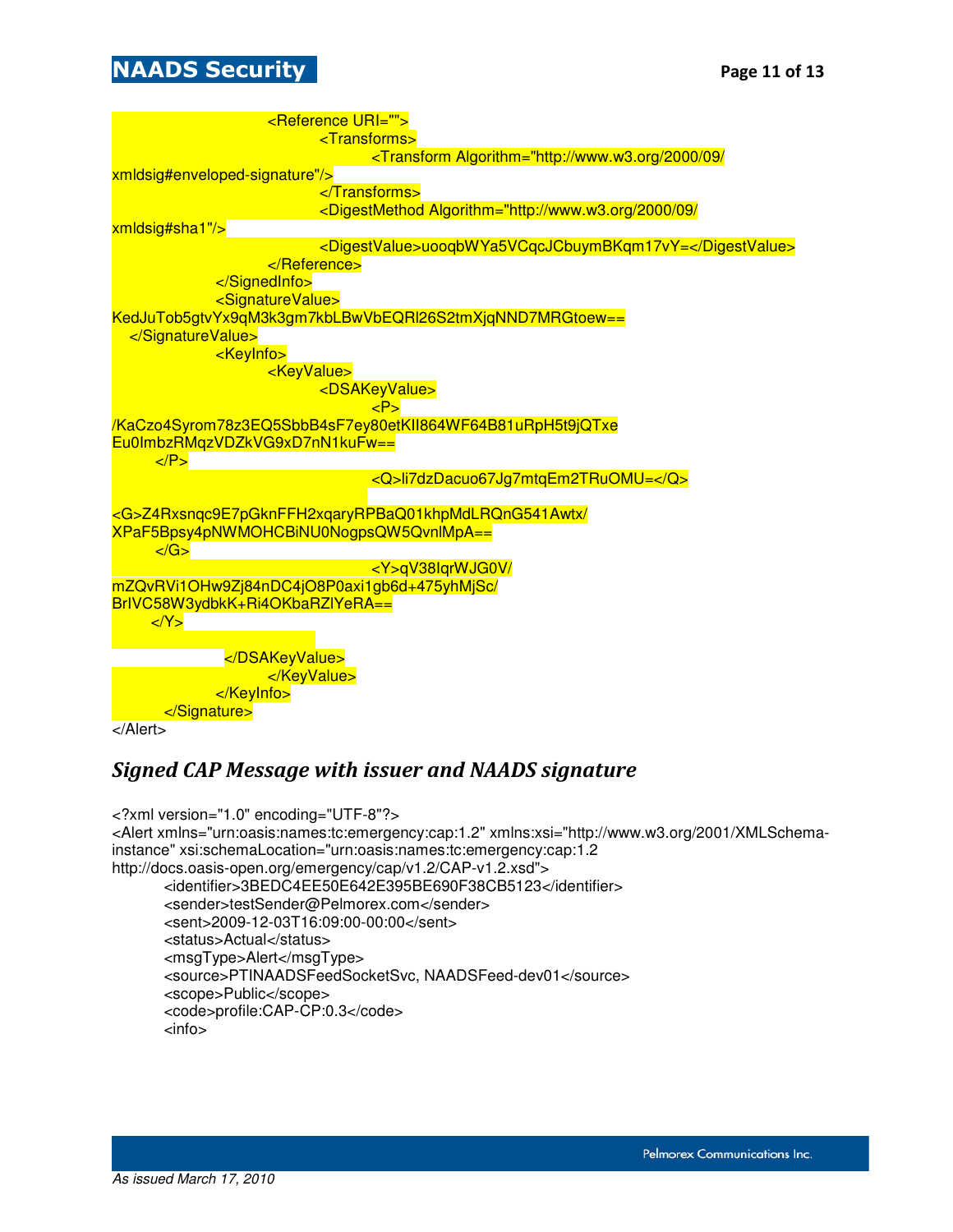#### **NAADS Security Page 12 of 13**

Ξ

 <language>en-CA</language> <category>Met</category> <event>Thunderstorm</event> <responseType>Shelter</responseType> <urgency>Immediate</urgency> <severity>Extreme</severity> <certainty>Observed</certainty> <eventCode> <valueName>profile:CAP-CP:Event:0.3</valueName> <value>thunderstorm</value> </eventCode> <effective>2009-12-03T16:09:00-00:00</effective> <expires>2009-12-10T16:09:00-00:00</expires> <senderName>Pelmorex</senderName> <description>Thunderstorm Alert for Halton Region. This Message is a sample and is not a real Alert.</description> <area> <areaDesc>Halton Regional Municipality</areaDesc> <geocode> <valueName>profile:CAP-CP:Location:0.3</valueName> <value>3524</value> </geocode> </area> </info> <Signature xmlns=http://www.w3.org/2000/09/xmldsig# **ID="IssuerSignature**"> <SignedInfo> <CanonicalizationMethod Algorithm="http://www.w3.org/TR/2001/REC-xml-c14n-20010315#WithComments"/> <SignatureMethod Algorithm="http://www.w3.org/2000/09/ xmldsig#dsa-sha1"/> <Reference URI=""> <Transforms> <Transform Algorithm="http://www.w3.org/2000/09/ xmldsig#enveloped-signature"/> </Transforms> <DigestMethod Algorithm="http://www.w3.org/2000/09/ xmldsig#sha1"/> <DigestValue>uooqbWYa5VCqcJCbuymBKqm17vY=</DigestValue> </Reference> </SignedInfo> <SignatureValue> KedJuTob5gtvYx9qM3k3gm7kbLBwVbEQRl26S2tmXjqNND7MRGtoew== </SignatureValue> <KeyInfo> <KeyValue> <DSAKeyValue> <mark>a sebagai kacamatan ing Kabupatèn Sumawara, KP></mark> /KaCzo4Syrom78z3EQ5SbbB4sF7ey80etKII864WF64B81uRpH5t9jQTxe Eu0ImbzRMqzVDZkVG9xD7nN1kuFw==  $\langle P \rangle$ **Issuer Signature –LMD to validate against Issuer DSS**